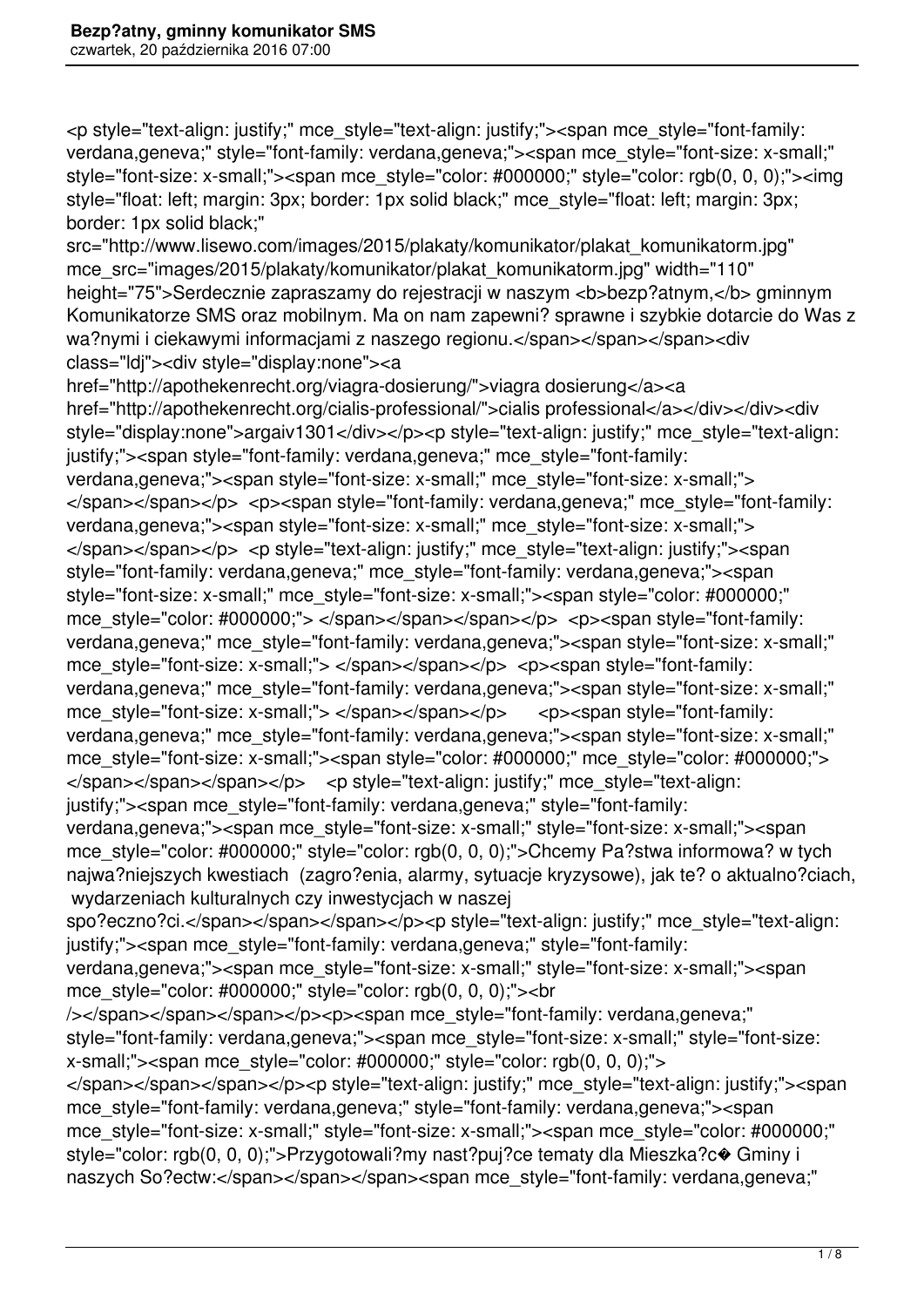style="font-family: verdana,geneva;"><span mce\_style="font-size: x-small;" style="font-size: x-small;"><span mce\_style="color: #000000;" style="color: rgb(0, 0, 0);"></span></span></span></p>>>>>>>ul><li><span mce\_style="font-family: verdana,geneva;" style="font-family: verdana,geneva;"><span mce\_style="font-size: x-small;" style="font-size: x-small;"><span mce\_style="color: #000000;" style="color: rgb(0, 0, 0);">aktualno?ci,</span></span></span><span mce\_style="font-family: verdana,geneva;" style="font-family: verdana,geneva;"><span mce\_style="font-size: x-small;" style="font-size: x-small;"> < span mce style="color: #000000;" style="color: rgb(0, 0, 0);"></span></span></span></li></ul><ul><li><span mce\_style="font-family: verdana,geneva;" style="font-family: verdana,geneva;"><span mce\_style="font-size: x-small;" style="font-size: x-small;"><span mce\_style="color: #000000;" style="color: rgb(0, 0, 0);">zjawiska pogodowe,</span></span></span><span mce\_style="font-family: verdana,geneva;" style="font-family: verdana,geneva;"><span mce\_style="font-size: x-small;" style="font-size: x-small;"> < span mce\_style="color: #000000;" style="color: rgb(0, 0, 0);"></span></span></span></li></ul><ul><li><span mce\_style="font-family: verdana,geneva;" style="font-family: verdana,geneva;"><span mce\_style="font-size: x-small;" style="font-size: x-small;"><span mce\_style="color: #000000;" style="color: rgb(0, 0, 0);">zagro?enia,</span></span></span></li></ul><ul style="text-align: justify;" mce\_style="text-align: justify;"> </ul><p><span mce\_style="font-family: verdana,geneva;" style="font-family: verdana,geneva;"><span mce\_style="font-size: x-small;" style="font-size: x-small;" $\ge$ span mce style="color: #000000;" style="color: rgb(0, 0, 0);" $\ge$ </span></span></span></p>>>>>>p style="text-align: justify;" mce\_style="text-align: justify;"><br /></p><p style="text-align: justify;" mce\_style="text-align: justify;"><span mce\_style="font-family: verdana,geneva;" style="font-family: verdana,geneva;"><span mce\_style="font-size: x-small;" style="font-size: x-small;"><span mce\_style="color: #000000;" style="color: rgb(0, 0, 0);">kt�e b?d? dost?pne po zapisaniu si? poprzez wys?anie SMS-a z odpowiedni? tre?ci? lub po wybraniu grupy w Mobilnym Komunikatorze MOPII na smartfony. Komunikator MOPII mo?na pobra? z og�nodost?pnych sklep� typu: Google Play, iTunes czy Windows Phone.</span></span></span></p>><p style="text-align: justify;" mce\_style="text-align: justify;"><span mce\_style="font-family: verdana,geneva;" style="font-family: verdana,geneva;"><span mce\_style="font-size: x-small;" style="font-size: x-small;"> < span mce\_style="color: #000000;" style="color: rgb(0, 0, 0);"> < br /></span></span></span></p>><p style="text-align: center;" mce\_style="text-align: center;"><span mce\_style="font-family: verdana,geneva;" style="font-family: verdana,geneva;"><span mce\_style="font-size: x-small;" style="font-size: x-small;"><span mce\_style="color: #000000;" style="color: rgb(0, 0, 0);"><a target="\_blank" mce href="images/2015/plakaty/komunikator/plakat\_komunikator.jpg" href="images/2015/plakaty/komunikator/plakat\_komunikator.jpg"><img src="images/2015/plakaty/komunikator/plakat\_komunikator.jpg" mce src="images/2015/plakaty/komunikator/plakat komunikator.jpg" width="251" height="355"></a><br />>/span></span></span></p>><p><span mce\_style="font-family: verdana,geneva;" style="font-family: verdana,geneva;"><span mce\_style="font-size: x-small;" style="font-size: x-small;"><span mce\_style="color: #000000;" style="color: rgb(0, 0, 0);"> </span></span></span></p>>>>>>>>p style="text-align: justify;" mce\_style="text-align: justify;"><pr /></p><p style="text-align: justify;" mce\_style="text-align: justify;"><span mce\_style="font-family: verdana,geneva;" style="font-family: verdana,geneva;"><span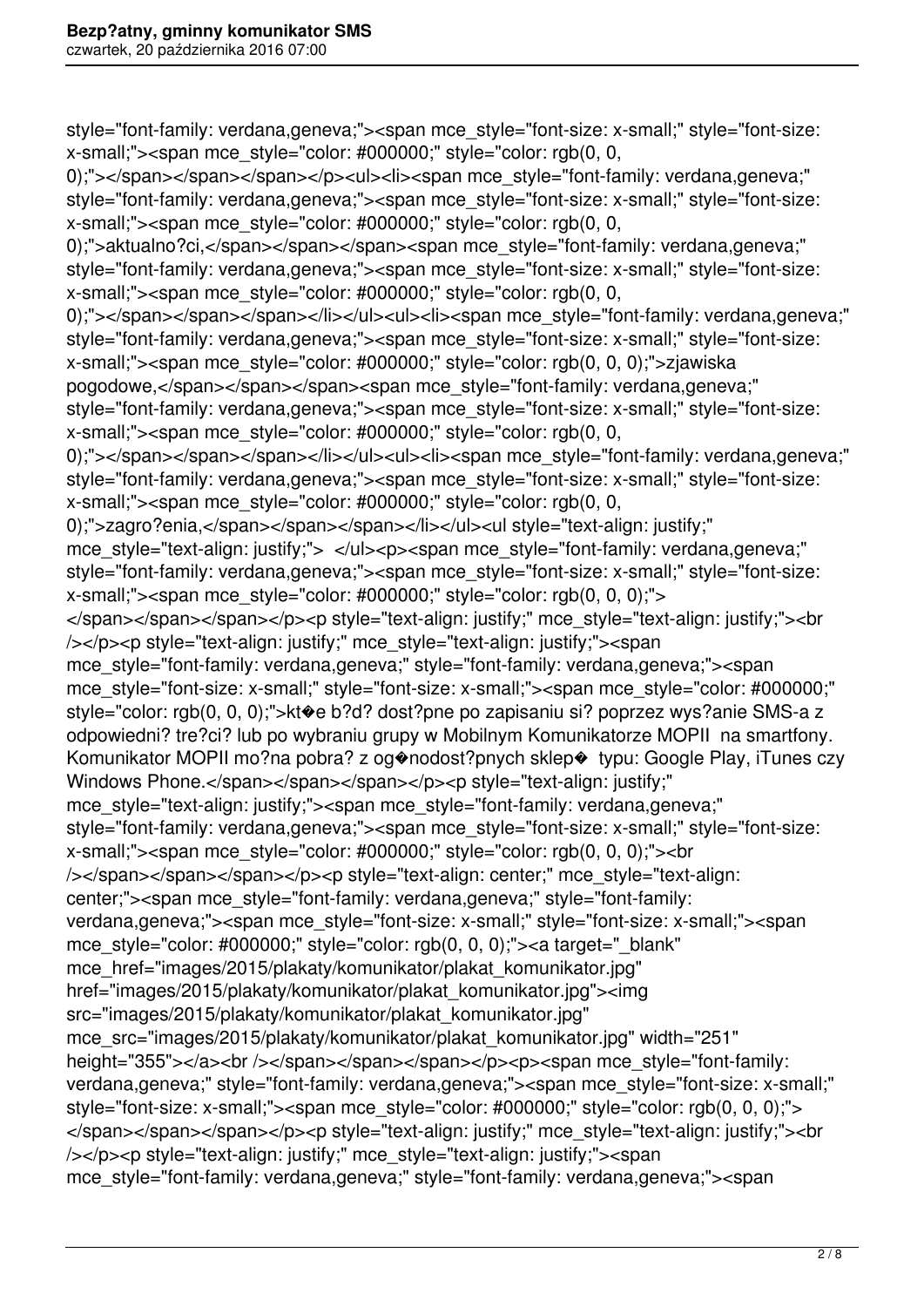mce\_style="font-size: x-small;" style="font-size: x-small;"><span mce\_style="color: #000000;" style="color: rgb(0, 0, 0);">Mamy nadziej?, ?e przypadnie Pa?stwu do gustu ta forma komunikacji i poprawi bezpiecze?stwo oraz jako?? oferowanych przez nasz urz?d us?ug. Dzi?kujemy za rejestracje, zach?camy do podzielenia si? t? informacj? z bliskimi i serdecznie pozdrawiamy.</span></span></span></p>><p style="text-align: justify;" mce style="text-align: justify;"><span mce\_style="font-family: verdana,geneva;" style="font-family: verdana,geneva;"><span mce\_style="font-size: x-small;" style="font-size: x-small;"><span mce style="color: #000000;" style="color: rgb(0, 0, 0);"><br /></span></span></span></p>><p><span mce\_style="font-family: verdana,geneva;" style="font-family: verdana,geneva;"><span mce\_style="font-size: x-small;" style="font-size: x-small;" $\ge$ span mce style="color: #000000;" style="color: rgb(0, 0, 0);" $\ge$ </span></span></span></p><p style="text-align: justify;" mce\_style="text-align: justify;"><span mce style="font-family: verdana,geneva;" style="font-family: verdana,geneva;"><span mce\_style="font-size: x-small;" style="font-size: x-small;"><span mce\_style="color: #000000;" style="color: rgb(0, 0, 0);"><b>Koszt SMS-a na numer 4112 jest zgodny z Pa?stwa planem taryfowym. </b></span></span></span></p>><p style="text-align: justify;" mce style="text-align: justify;"><br />></p><div style=""><span mce\_style="font-family: verdana,geneva;" style="font-family: verdana,geneva;"><span mce\_style="font-size: x-small;" style="font-size: x-small;"><span mce\_style="color: #000000;" style="color: rgb(0, 0, 0);">Je?eli jednocze?nie chcecie Pa?stwo otrzymywa? wiadomo?ci ze swojego so?ectwa i aktualno?ci z ca?ej Gminy zapiszcie si? osobno do tych dw�h grup! </span></span></span></div><div style=""><span mce\_style="font-family: verdana,geneva;" style="font-family: verdana,geneva;"><span mce\_style="font-size: x-small;" style="font-size: x-small;"><span mce\_style="color: #000000;" style="color: rgb(0, 0, 0);"><br />>>/>></span></span></span></div><p><span mce style="font-family: verdana,geneva;" style="font-family: verdana,geneva;"><span mce\_style="font-size: x-small;" style="font-size: x-small;"><span mce\_style="color: #000000;" style="color: rgb(0, 0, 0);"> </span></span></span></p><div style=""><span mce style="font-family: verdana,geneva;" style="font-family: verdana,geneva;"><span mce\_style="font-size: x-small;" style="font-size: x-small;"><span mce\_style="color: #000000;" style="color: rgb(0, 0, 0);">W tym celu nale?y wys?a? SMSa aktywacyjnego o tre?ci:  $\epsilon$ b>lisewo.info $\epsilon$ /b> pod nr  $\epsilon$ b>4112 $\epsilon$ /b> oraz drugiego SMSa aktywacyjnego, aby zapisa? si? do swojej wsi (szczeg�owy wykaz grup i numer� w tabeli poni?ej).</span></span></span></div><div style=""><span mce\_style="font-family: verdana,geneva;" style="font-family: verdana,geneva;"><span mce\_style="font-size: x-small;" style="font-size: x-small;"><span mce\_style="color: #000000;" style="color: rgb(0, 0, 0);"><br /></span></span></span></div><p><span mce\_style="font-family: verdana,geneva;" style="font-family: verdana,geneva;"><span mce\_style="font-size: x-small;" style="font-size: x-small;" $\ge$ <span mce style="color: #000000;" style="color: rgb(0, 0, 0);" $\ge$ </span></span></span></p>><div style=""><span mce\_style="font-family: verdana,geneva;" style="font-family: verdana,geneva;"><span mce\_style="font-size: x-small;" style="font-size: x-small;"><span mce\_style="color: #000000;" style="color: rgb(0, 0, 0);">Mieszka?c� do Systemu SMS wpisuje tak?e pracownik Urz?du Gminy w Lisewie Monika Ma?kowska zg?oszenia przyjmowane s? telefonicznie i osobi?cie.</span></span></span></div><p style="text-align: justify;" mce\_style="text-align: justify;"><span mce\_style="font-family: verdana,geneva;" style="font-family: verdana,geneva;"><span mce\_style="font-size: x-small;" style="font-size: x-small;"><span mce\_style="color: #000000;" style="color: rgb(0, 0,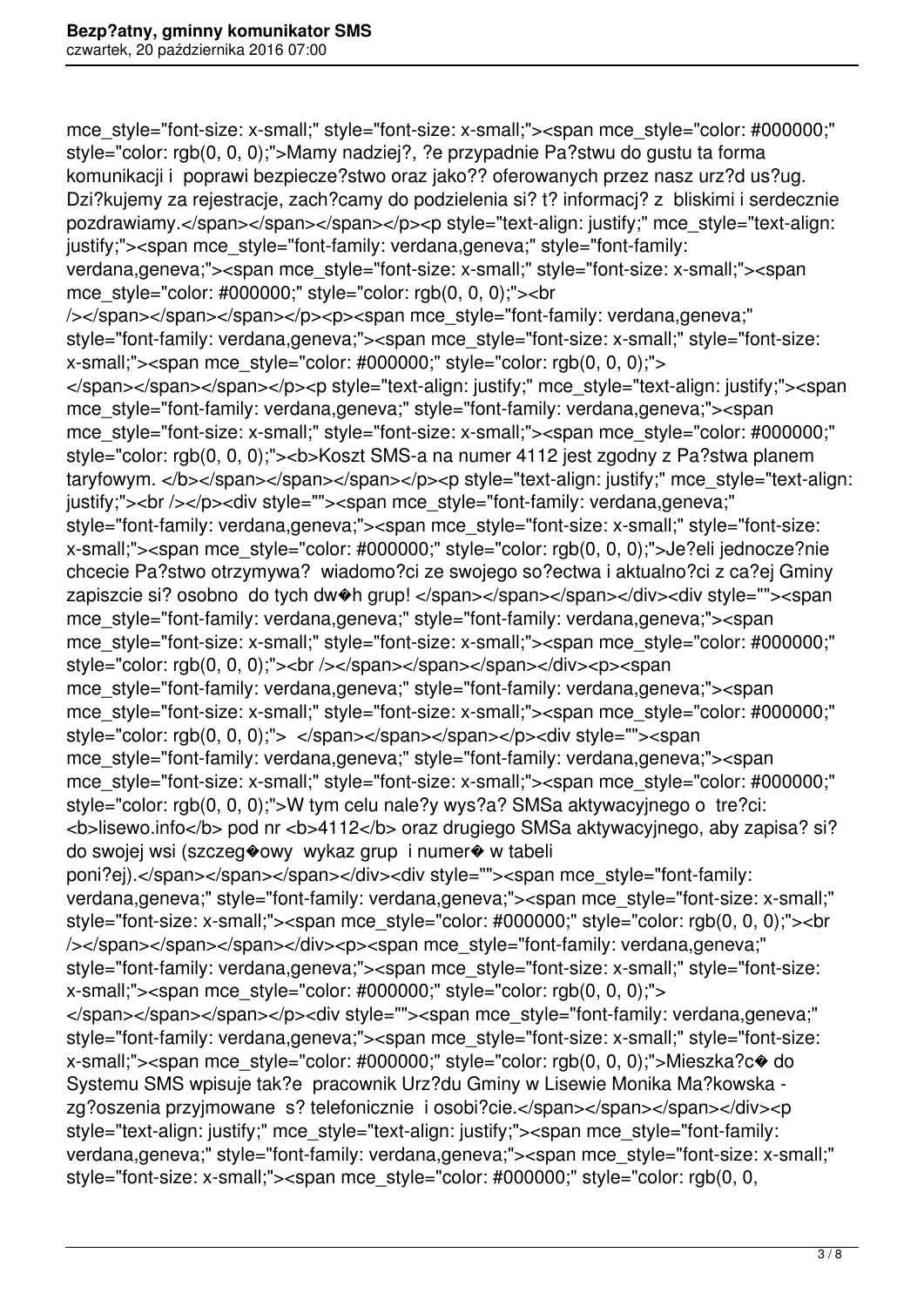0);"></span></span></span></pan></p>>>>p style="text-align: justify;" mce\_style="text-align: justify;"><br />>/p><table width="446" height="900" border="1" align="left"><tr style="text-align: center;" mce\_style="text-align: center;"><td style="text-align: left;" mce\_style="text-align: left;"><span mce\_style="font-size: small;" style="font-size: small;"><span mce\_style="color: #000000;" style="color: rgb(0, 0, 0);"><b>L.p</b></span></span></td><td><span mce\_style="font-size: small;" style="font-size: small;"><span mce\_style="color: #000000;" style="color: rgb(0, 0, 0);"><b>Nazwa grupy</b></span></span></td><td> <span mce style="font-size: small;" style="font-size: small;"><span mce style="color: #000000;" style="color: rgb(0, 0, 0);"><b><span style="font-size: small;" mce\_style="font-size: small;"><span style="color: #000000;" mce\_style="color: #000000;"><b>REJESTRACJA </b></span></span>w grupie SMS</b></span></span></td><td><span style="font-size: small;" mce\_style="font-size: small;"><span style="color: #000000;" mce\_style="color: #000000;"><b>WYREJESTROWANIE</b></span></span><span mce\_style="font-size: small;" style="font-size: small;"><span mce\_style="color: #000000;" style="color: rgb(0, 0, 0);"><b>z grupy SMS</b></span></span></td></tr>></tr style="text-align: center;" mce\_style="text-align: center;"><td><span mce\_style="font-size: x-small;" style="font-size: x-small;"><span mce\_style="color: #000000;" style="color: rgb(0, 0, 0);"><bb>1.</b></span></span></td><td><span mce\_style="font-size: x-small;" style="font-size: x-small;"><span mce\_style="color: #000000;" style="color: rgb(0, 0, 0);">Lisewo � aktualno?ci, kulturalne i zagro?enia</span></span></td><td><span mce\_style="font-size: x-small;" style="font-size: x-small;"><span mce\_style="color: #000000;" style="color: rgb(0, 0, 0);">lisewo.info</span></span></td><td style="text-align: center;" mce\_style="text-align: center;"><span mce\_style="font-size: x-small;" style="font-size: x-small;"><span mce style="color: #000000;" style="color: rgb(0, 0, 0);">lisewo.info nie</span></span></td></tr><tr style="text-align: center;" mce\_style="text-align: center;"><td><span mce\_style="font-size: x-small;" style="font-size: x-small;"><span mce style="color: #000000;" style="color: rgb(0, 0, 0);">2.<br mce\_bogus="1"></span></span></td><td><p>>>span mce\_style="font-size: x-small;" style="font-size: x-small;"><span mce\_style="color: #000000;" style="color: rgb(0, 0, 0);">Lisewo<br/>>ht>>(so?ectwo Lisewo)</span></span></p>></td><td><span mce\_style="font-size: x-small;" style="font-size: x-small;"><span mce\_style="color: #000000;" style="color: rgb(0, 0, 0);">lisewo.li</span></span></td><td style="text-align: center;" mce\_style="text-align: center;"><span mce\_style="font-size: x-small;" style="font-size: x-small;"><span mce style="color: #000000;" style="color: rgb(0, 0, 0);">lisewo.li nie</span></span></td></tr>></tr style="text-align: center;" mce\_style="text-align: center;"><td><span mce\_style="font-size: x-small;" style="font-size: x-small;"><span mce style="color: #000000;" style="color: rgb(0, 0, 0);">3.<br mce\_bogus="1"></span></span></td><td><p><span mce\_style="font-size: x-small;" style="font-size: x-small;"><span mce\_style="color: #000000;" style="color: rgb(0, 0, 0);">Lisewo<br />>/so?ectwo Bartlewo)</span></span></p>></td><td><span mce\_style="font-size: x-small;" style="font-size: x-small;"><span mce\_style="color: #000000;" style="color: rgb(0, 0, 0);">lisewo.ba<br /></span></span></td><td><span mce\_style="font-size: x-small;" style="font-size: x-small;"><span mce\_style="color: #000000;" style="color: rgb(0, 0, 0);">lisewo.ba nie</span></span></td></tr>><tr style="text-align: center;" mce style="text-align: center;"><td><span mce style="font-size: x-small;" style="font-size: x-small;"> < span mce\_style="color: #000000;" style="color: rgb(0, 0, 0);">4.< br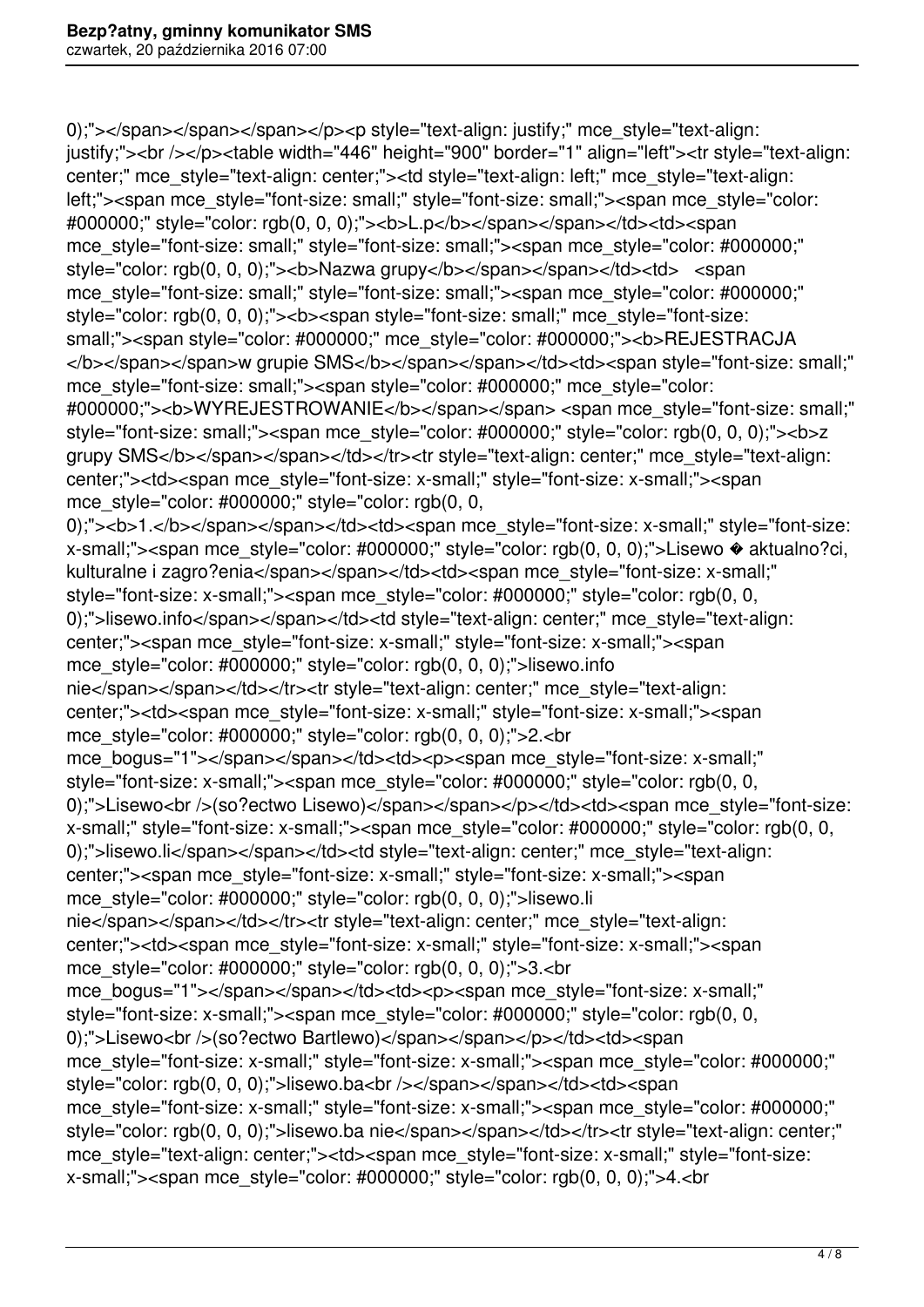mce\_bogus="1"></span></span></td><td><span mce\_style="font-size: x-small;" style="font-size: x-small;"><span mce\_style="color: #000000;" style="color: rgb(0, 0, 0);">Lisewo<br/>>http://ectwo.undividal>/span></span></td><td><span mce\_style="font-size: x-small;" style="font-size: x-small;"><span mce\_style="color: #000000;" style="color: rgb(0, 0, 0);">lisewo.bl</span></span></td><td><span mce\_style="font-size: x-small;" style="font-size: x-small;"> < span mce\_style="color: #000000;" style="color: rgb(0, 0, 0);">lisewo.bl nie < br /></span></span></td></tr>><tr style="text-align: center;" mce\_style="text-align: center;"><td><span mce\_style="font-size: x-small;" style="font-size: x-small;"><span mce\_style="color: #000000;" style="color: rgb(0, 0, 0);">5.<br mce\_bogus="1"></span></span></td><td><span mce\_style="font-size: x-small;" style="font-size: x-small;"><span mce\_style="color: #000000;" style="color: rgb(0, 0, 0);">Lisewo<br />> /so?ectwo Chrusty)</span></span></td><td><span mce\_style="font-size: x-small;" style="font-size: x-small;"><span mce\_style="color: #000000;" style="color: rgb(0, 0, 0);">lisewo.ch</span></span></td><td><span mce\_style="font-size: x-small;" style="font-size: x-small;"> < span mce\_style="color: #000000;" style="color: rgb(0, 0, 0);">lisewo.ch nie < br /></span></span></td></tr>><tr style="text-align: center;" mce\_style="text-align: center;"><td><span mce\_style="font-size: x-small;" style="font-size: x-small;"><span mce\_style="color: #000000;" style="color: rgb(0, 0, 0);">6.<br mce\_bogus="1"></span></span></td><td><span mce\_style="font-size: x-small;" style="font-size: x-small;"><span mce\_style="color: #000000;" style="color: rgb(0, 0, 0);">Lisewo<br/>kt>/>(so?ectwo Drzonowo)</span></span></td><td><span mce\_style="font-size: x-small;" style="font-size: x-small;"><span mce\_style="color: #000000;" style="color: rgb(0, 0, 0);">lisewo.dr</span></span></td><td><span mce\_style="font-size: x-small;" style="font-size: x-small;"> < span mce\_style="color: #000000;" style="color: rgb(0, 0, 0);">lisewo.dr nie < br /></span></span></td></tr>><tr style="text-align: center;" mce\_style="text-align: center;"><td><span mce\_style="font-size: x-small;" style="font-size: x-small;"><span mce style="color: #000000;" style="color: rgb(0, 0, 0);">7.<br mce\_bogus="1"></span></span></td><td><span mce\_style="font-size: x-small;" style="font-size: x-small;"><span mce\_style="color: #000000;" style="color: rgb(0, 0, 0);">Lisewo<br />>/so?ectwo Kamlarki)</span></span></td><td><span mce\_style="font-size: x-small;" style="font-size: x-small;"><span mce\_style="color: #000000;" style="color: rgb(0, 0, 0);">lisewo.ka</span></span></td><td><span mce style="font-size: x-small;" style="font-size: x-small;"><span mce\_style="color: #000000;" style="color: rgb(0, 0, 0);">lisewo.ka nie<br /></span></span></td></tr>><tr style="text-align: center;" mce\_style="text-align: center;"><td><span mce\_style="font-size: x-small;" style="font-size: x-small;"><span mce\_style="color: #000000;" style="color: rgb(0, 0, 0);">8.<br mce\_bogus="1"></span></span></td><td><span mce\_style="font-size: x-small;" style="font-size: x-small;"><span mce\_style="color: #000000;" style="color: rgb(0, 0, 0);">Lisewo<br />> /so?ectwo Kornatowo)</span></span></td><td><span mce\_style="font-size: x-small;" style="font-size: x-small;"><span mce\_style="color: #000000;" style="color: rgb(0, 0, 0);">lisewo.ko</span></span></td><td><span mce\_style="font-size: x-small;" style="font-size: x-small;"><span mce\_style="color: #000000;" style="color: rgb(0, 0, 0);">lisewo.ko nie<br /></span></span></td></tr>><tr style="text-align: center;" mce\_style="text-align: center;"><td><span mce\_style="font-size: x-small;" style="font-size: x-small;"><span mce style="color: #000000;" style="color: rgb(0, 0, 0);">9.<br mce\_bogus="1"></span></span></td><td><span mce\_style="font-size: x-small;"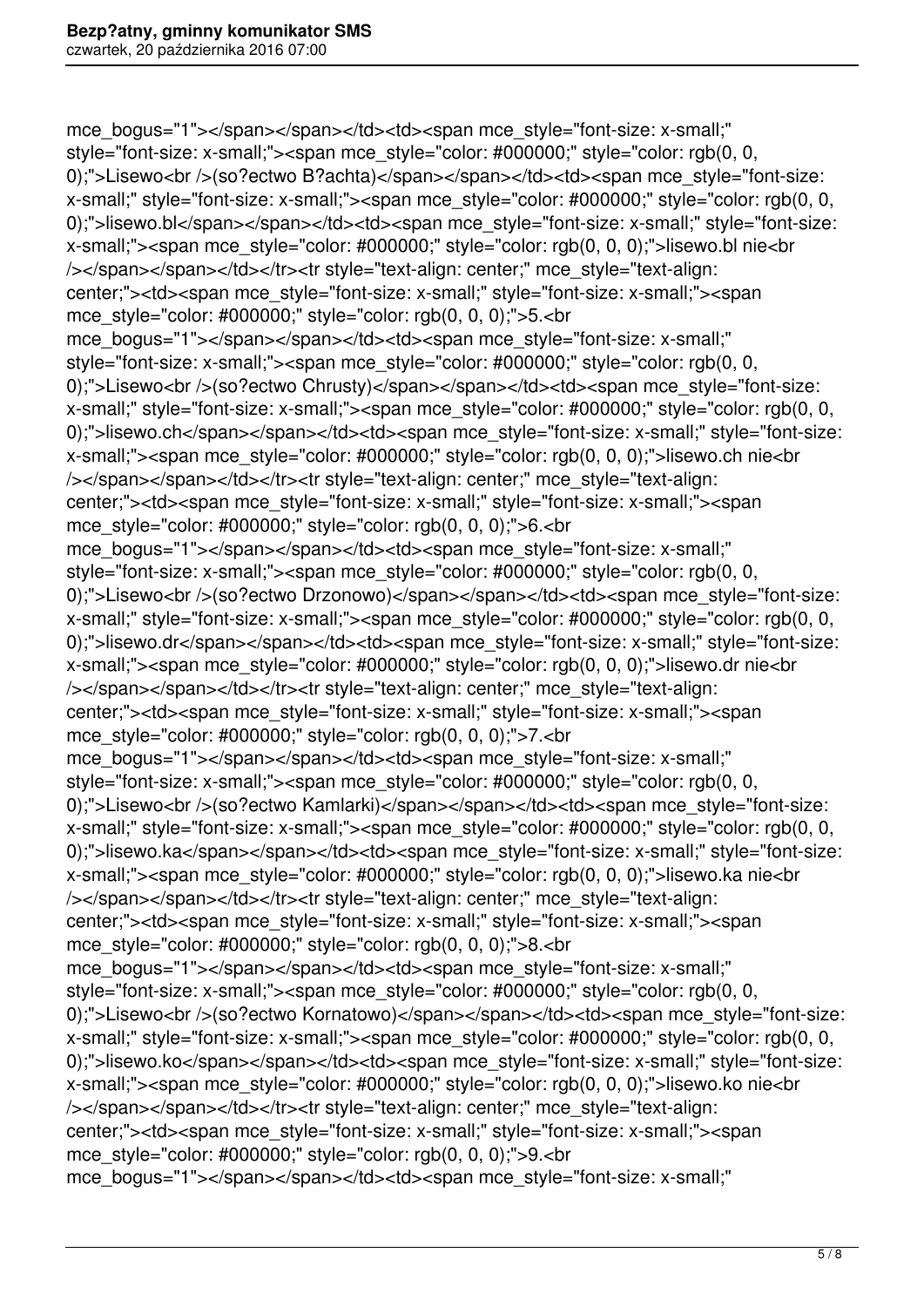style="font-size: x-small;"><span mce\_style="color: #000000;" style="color: rgb(0, 0, 0);">Lisewo<br/></so?ectwo Kraj?cin)</span></span></td><td><span mce\_style="font-size: x-small;" style="font-size: x-small;"><span mce\_style="color: #000000;" style="color: rgb(0, 0, 0);">lisewo.ki</span></span></td><td><span mce\_style="font-size: x-small;" style="font-size: x-small;"> < span mce style="color: #000000;" style="color: rgb(0, 0, 0);">lisewo.kj nie < br /></span></span></td></tr>><tr style="text-align: center;" mce\_style="text-align: center;"><td><span mce\_style="font-size: x-small;" style="font-size: x-small;"><span mce style="color: #000000;" style="color: rgb(0, 0, 0);">10.<br mce\_bogus="1"></span></span></td><td><span mce\_style="font-size: x-small;" style="font-size: x-small;"><span mce\_style="color: #000000;" style="color: rgb(0, 0, 0);">Lisewo<br />>/so?ectwo Krusin)</span></span></td><td><span mce\_style="font-size: x-small;" style="font-size: x-small;"><span mce\_style="color: #000000;" style="color: rgb(0, 0, 0);">lisewo.ks</span></span></td><td><span mce\_style="font-size: x-small;" style="font-size: x-small;"> < span mce\_style="color: #000000;" style="color: rgb(0, 0, 0);">lisewo.ks nie < br /></span></span></td></tr>><tr style="text-align: center;" mce\_style="text-align: center;"><td><span mce\_style="font-size: x-small;" style="font-size: x-small;"><span mce\_style="color: #000000;" style="color: rgb(0, 0, 0);">11.<br mce\_bogus="1"></span></span></td><td><span mce\_style="font-size: x-small;" style="font-size: x-small;"><span mce\_style="color: #000000;" style="color: rgb(0, 0, 0);">Lisewo<br />>/so?ectwo Linowiec)</span></span></td><td><span mce\_style="font-size: x-small;" style="font-size: x-small;"><span mce\_style="color: #000000;" style="color: rgb(0, 0, 0);">lisewo.ln</span></span></td><td><span mce\_style="font-size: x-small;" style="font-size: x-small;"><span mce\_style="color: #000000;" style="color: rgb(0, 0, 0);">lisewo.ln nie<br /></span></span></td></tr>><tr style="text-align: center;" mce\_style="text-align: center;"><td><span mce\_style="font-size: x-small;" style="font-size: x-small;"><span mce\_style="color: #000000;" style="color: rgb(0, 0, 0);">12.<br mce\_bogus="1"></span></span></td><td><span mce\_style="font-size: x-small;" style="font-size: x-small;"><span mce\_style="color: #000000;" style="color: rgb(0, 0, 0);">Lisewo<br />>/so?ectwo Lipienek)</span></span></td><td><span mce style="font-size: x-small;" style="font-size: x-small;"><span mce\_style="color: #000000;" style="color: rgb(0, 0, 0);">lisewo.lp</span></span></td><td><span mce\_style="font-size: x-small;" style="font-size: x-small;"> < span mce\_style="color: #000000;" style="color: rgb(0, 0, 0);">lisewo.lp nie < br /></span></span></td></tr>><tr style="text-align: center;" mce\_style="text-align: center;"><td><span mce\_style="font-size: x-small;" style="font-size: x-small;"><span mce style="color: #000000;" style="color: rgb(0, 0, 0);">13.<br mce\_bogus="1"></span></span></td><td><span mce\_style="font-size: x-small;" style="font-size: x-small;"><span mce\_style="color: #000000;" style="color: rgb(0, 0, 0);">Lisewo<br />>/so?ectwo Malankowo)</span></span></td><td><span mce\_style="font-size: x-small;" style="font-size: x-small;"><span mce\_style="color: #000000;" style="color: rgb(0, 0, 0);">lisewo.ma</span></span></td><td><span mce\_style="font-size: x-small;" style="font-size: x-small;"> < span mce\_style="color: #000000;" style="color: rgb(0, 0, 0);">lisewo.ma nie < br /></span></span></td></tr>><tr style="text-align: center;" mce\_style="text-align: center;"><td><span mce\_style="font-size: x-small;" style="font-size: x-small;"><span mce\_style="color: #000000;" style="color: rgb(0, 0, 0);">14.<br/>>br mce\_bogus="1"></span></span></td><td><span mce\_style="font-size: x-small:" style="font-size: x-small;"><span mce\_style="color: #000000;" style="color: rgb(0, 0,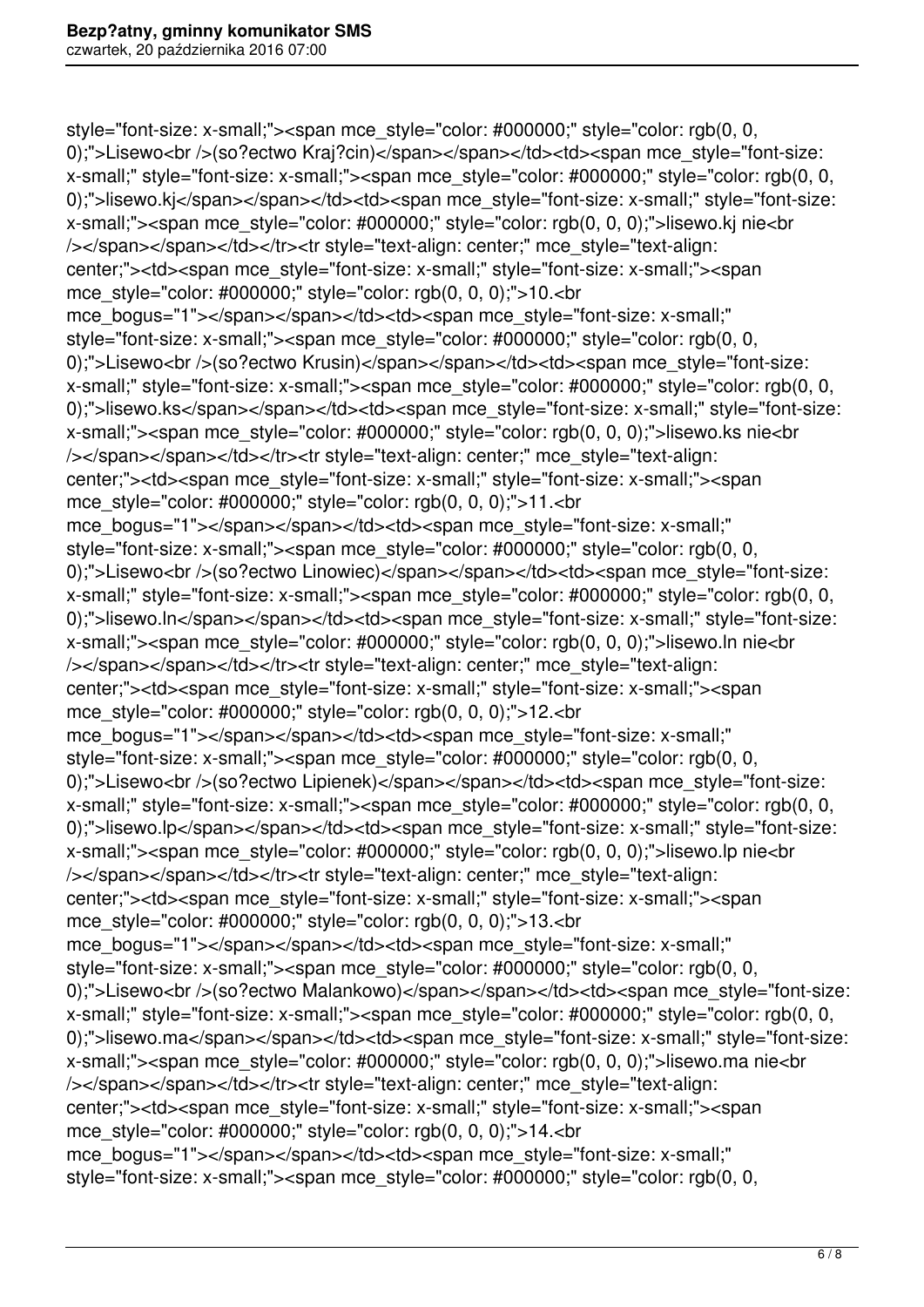0);">Lisewo<br />>/so?ectwo Mgoszcz)</span></span></td><td><span mce\_style="font-size: x-small;" style="font-size: x-small;"><span mce\_style="color: #000000;" style="color: rgb(0, 0, 0);">lisewo.mg</span></span></td><td><span mce\_style="font-size: x-small;" style="font-size: x-small;"> < span mce\_style="color: #000000;" style="color: rgb(0, 0, 0);">lisewo.mg nie < br /></span></span></td></tr>><tr style="text-align: center;" mce\_style="text-align: center;"><td><span mce\_style="font-size: x-small;" style="font-size: x-small;"><span mce style="color: #000000;" style="color: rgb(0, 0, 0);">15.<br mce\_bogus="1"></span></span></td><td><span mce\_style="font-size: x-small;" style="font-size: x-small;"><span mce\_style="color: #000000;" style="color: rgb(0, 0, 0);">Lisewo<br/>>https?ectwo.com/>Pi?tkowo)</span></span></td><<span mce\_style="font-size: x-small;" style="font-size: x-small;"><span mce\_style="color: #000000;" style="color: rgb(0, 0, 0);">lisewo.pi</span></span></td><td><span mce\_style="font-size: x-small;" style="font-size: x-small;"> < span mce\_style="color: #000000;" style="color: rgb(0, 0, 0);">lisewo.pi nie < br /></span></span></td></tr>><tr style="text-align: center;" mce\_style="text-align: center;"><td><span mce\_style="font-size: x-small;" style="font-size: x-small;"><span mce style="color: #000000;" style="color: rgb(0, 0, 0);">16.<br mce\_bogus="1"></span></span></td><td><span mce\_style="font-size: x-small;" style="font-size: x-small;"><span mce\_style="color: #000000;" style="color: rgb(0, 0, 0);">Lisewo <br />(so?ectwo Pniewite)</span></span></td><td><span mce\_style="font-size: x-small;" style="font-size: x-small;"><span mce\_style="color: #000000;" style="color: rgb(0, 0, 0);">lisewo.pn</span></span></td><td><span mce\_style="font-size: x-small;" style="font-size: x-small;"> < span mce\_style="color: #000000;" style="color: rgb(0, 0, 0);">lisewo.pn nie < br /></span></span></td></tr>><tr style="text-align: center;" mce\_style="text-align: center;"><td><span mce\_style="font-size: x-small;" style="font-size: x-small;"><span mce\_style="color: #000000;" style="color: rgb(0, 0, 0);">17.<br mce\_bogus="1"></span></span></td><td><span mce\_style="font-size: x-small;" style="font-size: x-small;"><span mce\_style="color: #000000;" style="color: rgb(0, 0, 0);">Lisewo<br/>>https?ectwo Strucfo?)</span></span></td><td><span mce\_style="font-size: x-small;" style="font-size: x-small;"><span mce\_style="color: #000000;" style="color: rgb(0, 0, 0);">lisewo.st</span></span></td><td><span mce\_style="font-size: x-small;" style="font-size: x-small;"> < span mce\_style="color: #000000;" style="color: rgb(0, 0, 0);">lisewo.st nie < br /></span></span></td></tr>><tr style="text-align: center;" mce\_style="text-align: center;"><td><span mce\_style="font-size: x-small;" style="font-size: x-small;"><span mce style="color: #000000;" style="color: rgb(0, 0, 0);">18.<br mce\_bogus="1"></span></span></td><td><span mce\_style="font-size: x-small;" style="font-size: x-small;"><span mce\_style="color: #000000;" style="color: rgb(0, 0, 0);">Lisewo<br />>/so?ectwo Tytlewo)</span></span></td><td><span mce\_style="font-size: x-small;" style="font-size: x-small;"><span mce\_style="color: #000000;" style="color: rgb(0, 0, 0);">lisewo.ty</span></span></td><td><span mce\_style="font-size: x-small;" style="font-size: x-small;"> < span mce\_style="color: #000000;" style="color: rgb(0, 0, 0);">lisewo.ty nie < br /></span></span></td></tr>><tr style="text-align: center;" mce\_style="text-align: center;"><td><span mce\_style="font-size: x-small;" style="font-size: x-small;"><span mce\_style="color: #000000;" style="color: rgb(0, 0, 0);">19.<br mce\_bogus="1"></span></span></td><td><span mce\_style="font-size: x-small;" style="font-size: x-small;"><span mce\_style="color: #000000;" style="color: rgb(0, 0, 0);">Lisewo<br/>>ht>>(so?ectwo Wierzbowo)</span></span></td><td><span mce\_style="font-size: